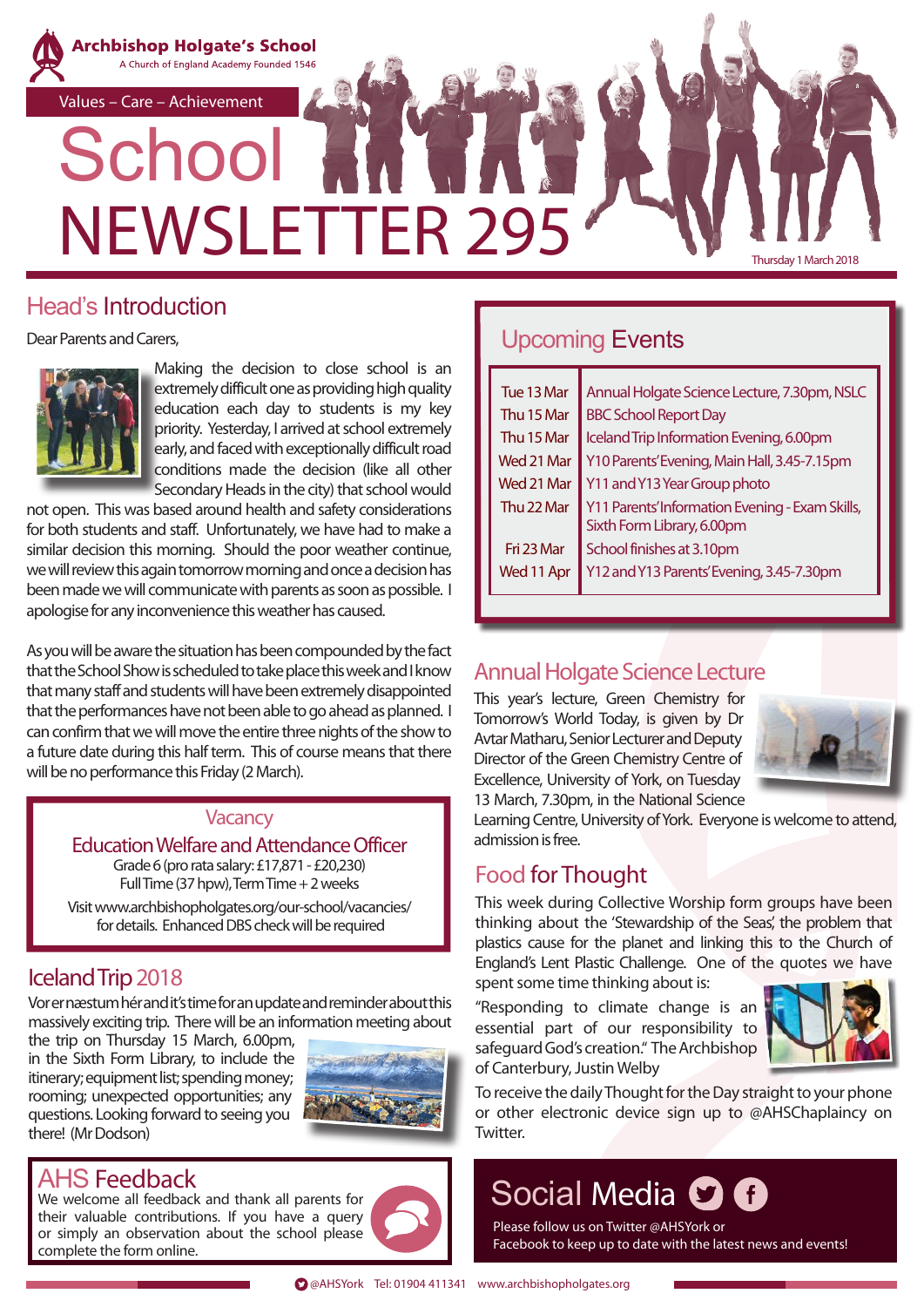

### Year 11 Rewards

Each week, teachers identify students who are going above and beyond in their lessons. The following students have all been nominated by teachers for demonstrating exceptional effort in their lessons. Well done! Vouchers will be awarded to:

> Lia Thompson Jacob Hudson Ellie Mae Robson Kate Coupland Josephine Sinaga Mae Tipping Korben Wilson Annie Thompson

The following students will have their work displayed on the school's 'Wall of Excellence':

 Ben Pateman Elke Whitter Faisal Faisal Jack Allerton Lia Thompson Mia Garvey Mohamad Douba Tom Hield Carmen Sharples Charlie Jebson King Daniel Graham Isabelle Shutt Jacob Hudson Kian Gurney Ellie Mae Robson<br>Jamie Bhodes Natasha Smith Nicole Powell Adam Jackson Alice Wainwright Alisha Curzon Ben Kennedy Erika Pearse Fin O'Hern Kate Coupland Kian Oliver Lily Tibble Megan Heather<br>Tom Smith Alexandra Callac Annabella Bevan Chloe Rochester Josephine Sinaga Russell Ensing<br>Kaspar Callum Russell Hardcastle Kaspar Callum Mae Tipping **Canada Company** Owen Duffin Victor Pugliares **Zuha Neeved** Abi Robinson Ben Goodliffe Bryn Martin Evie Milner Harrison Pincombe Harry Johnson Korben Wilson Leah Chapman Lily Moody Oliver Coleman Rebecca Mardall Sophie Kirkman Annie Thompson Connor O'Donovan Elliot Stead Harith Timen Iona Ffrench Adams Jak Ostergaard Jensen Brown Kharys Day Megan Senior Tom Burdett

Matthew Jackson Alexandra Callaghan

### Get Exam Ready!

Top Tip #5: We have already mentioned the importance of drinking plenty of water. It is also essential that you maintain a balanced diet. This will give you the energy you need to stay focused in lessons, revision sessions and when working from home. Could you eat more of the following 'super brain' foods?



Apples Bananas Blueberries Broccoli Oily fish Tomatoes Nuts and seeds (great alternatives to sweets and chocolate) Wholegrains Berries Dark chocolate

## Year 11 Updates and Period 6

A reminder to all Year 11 students to start returning replies for the Year 11 Prom, Hoodies, Alton Towers and the Yearbook. We'd also like to clarify that Pupil Premium students can use this funding to attend the school prom.

Students will be accessing thorough exam revision in all lessons in the run up to Easter, focusing on exam technique, memory retention and core content. Clearly, full attendance at school in all lessons is vital. I'd also like to remind parents about the suite of Period 6 revision sessions on offer each night and the rewards that are linked to these. Sessions are highlighted below.

A reminder that there will be a revision morning for Year 11 on Thursday 22 March and a Parents' Information Evening for Exam Skills on the same day from 6.00-8.00pm. This is intended to offer further support and guidance during the busy exam season. If you have any further questions or require more support, please do not hesitate to contact either Mr Williams (Head of Year) or Mrs Chappell (Pastoral Support Worker).

| Mon<br>5 Mar         | <b>English</b><br><b>English</b><br><b>Maths</b><br><b>Maths</b>                                                                                                                                                                        | Romeo and Juliet plot<br>Sign of Four themes<br><b>Algebraic Fractions</b><br><b>Interest and Financial Maths</b>                                                                                                                                                                                                                                                                                                                                                                                                                                                                                                                                                                                       |
|----------------------|-----------------------------------------------------------------------------------------------------------------------------------------------------------------------------------------------------------------------------------------|---------------------------------------------------------------------------------------------------------------------------------------------------------------------------------------------------------------------------------------------------------------------------------------------------------------------------------------------------------------------------------------------------------------------------------------------------------------------------------------------------------------------------------------------------------------------------------------------------------------------------------------------------------------------------------------------------------|
| <b>Tues</b><br>6 Mar | <b>RE</b><br>Art<br><b>Business</b><br>Sociology<br><b>Graphics</b><br>Product<br>Design<br><b>ICT</b><br>French<br>Engineering<br>Travel &<br><b>Tourism</b><br><b>Music</b><br><b>Media</b><br>PF<br>Drama<br>Food<br><b>Textiles</b> | <b>Christian Practices</b><br>Assessment objective 2<br>Unit 3 Promoting a brand<br>Crime and deviance: how to write<br>extended answers<br>Exam content: presentation<br>Exam content: manufacturing<br>processes<br><b>Revision Paper 1</b><br>Listening skills-Multiple Choice in<br>Section A and Section B<br><b>Robotics</b><br>Development of assignment and<br>meeting the needs<br>Composition support and programme<br>notes<br>Unit 1: TV serial dramas; Improvements<br>and completion of horror trailers and<br>assistance with evaluations<br>Levers, planes and axes<br>Component 3: The Tempest<br>Evaluative Work: Sensory analysis<br>Assessment Objective 2: Development<br>of ideas |
| Wed<br>7 Mar         | <b>Science</b>                                                                                                                                                                                                                          | Forces                                                                                                                                                                                                                                                                                                                                                                                                                                                                                                                                                                                                                                                                                                  |
| Thu<br>8 Mar         | <b>History</b><br>Geography<br>Computer<br><b>Science</b>                                                                                                                                                                               | Weimar and Nazi Germany Source Skills<br>Urban Issues and challenges<br><b>Revision Paper 1</b>                                                                                                                                                                                                                                                                                                                                                                                                                                                                                                                                                                                                         |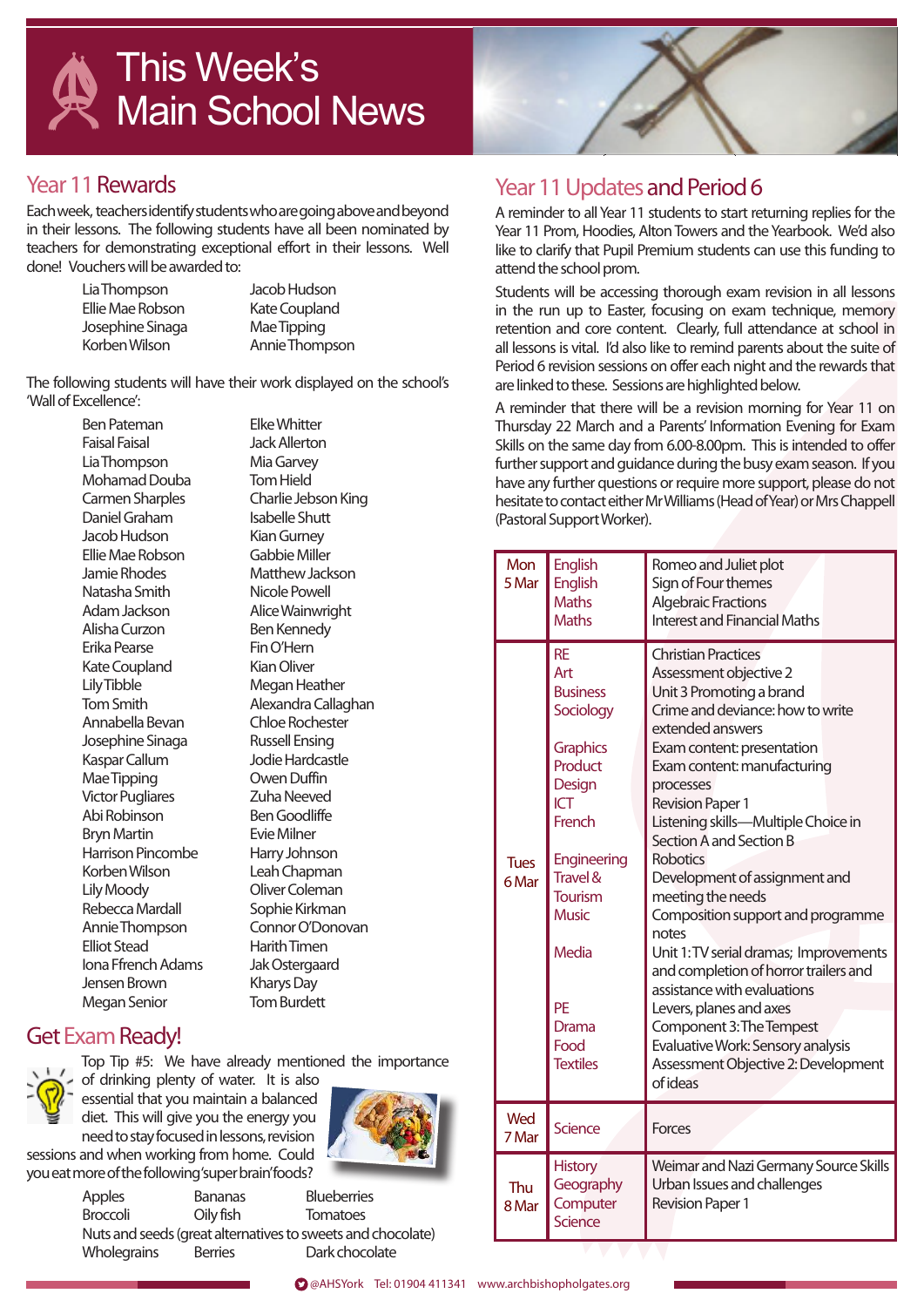

#### Year 13 Leavers

Year 13 will sadly be leaving us shortly and I would like to draw attention to a number of commemorative opportunities to mark the occasion and celebrate their achievement in completing Sixth Form. Students have received letters with full payment details. Should you require any further information do please get in touch.

#### • Leavers' Assembly

This year, we are hosting a Leavers' Assembly to include families. We feel these occasions would be even more celebratory if families were involved. This year's event will take place on Thursday 24 May, 7.00-8.00pm in the Main School Hall. There will be a short celebratory service led by the Bishop of Hull followed by an assembly with Miss De Lashley, Mr Daly and the Year 13 Form Tutor Team. Afterwards there will be cheese and wine available. Attendance to both parts of the evening would make the event a special way to mark the end of the two year period.

#### • Leavers' Prom

The Sixth Form Leavers' Prom will take place on Friday 29 June at Hilton, York, 7.00–11.30pm. Tickets cost £35 including a drinks reception, three course meal, DJ entertainment, Photo Booth and Photographer.

#### • Leavers' Yearbook

The Leavers' Yearbook is being developed with an external company, but led by Year 13 themselves. It will primarily focus on time within the Sixth Form. Cost of the Yearbook is £12.50.



#### • Leavers' Hoodies

Leavers' Hoodies will have the school name and logo embroidered on the front and on the back, a print of the whole cohort and personal nickname above. Cost of the Hoodie is £25.

#### Sixth Form Parents' Evening - Reminder

Please be reminded that this is now Wednesday 11 April, 3.45- 7.30pm.

#### Career Ready

Our Career Ready students had a great insight into professional life in a range of areas at the UK's leading health and wellness company this week, when they visited Nestlé for a session on Networking and Communication. Students had a sneak peak at KitKat 5 whilst it was producing it's 5 million bars for that day and had helpful Q&A with the Engineering, Business and Commercial apprentices, as well as staff from the factory and Human Resources teams. There were some great tips on body language, presentation, interview skills, developing and strengthening personal networks which will be useful as Year 12s think more about the direction of their future career progression routes. (Mrs Hopkinson-Kearney)

#### Key Dates

Second Sixth Form Parents' Evening Wednesday 11 April Year 13 Leavers' Day Friday 25 May Year 12 Internal Assessment week w/c Monday 2 July



### Rewards and Recognition

The Gold Award - At Archbishop Holgate's, we truly value hard work and effort. Each week, Heads of Year select two members of their year group to appear on the "Wall of Excellence" reflecting exceptional work and effort where students have done something extra special in lessons or in the wider life of the school. Winners of the Gold Award will receive a weekly prize. The following students have been awarded the Gold Award...

Summer Dixon, 7Bm - For her commitment to swimming sessions and superb progress with it too! Well done. Mrs Edmondson

Frankie Garcia, 7Hf - For making superb progress in his English lessons. Well done! Mrs Edmondson

Pippa Smith, 8Dn - Pippa is always polite and well-mannered, offering a smile to everyone. Very organised with her work and puts effort into every task. A real credit to the form. Well done Pippa. Mrs Avey

Oliver Wootten, 8ALa - Oliver is a conscientious, hardworking student. He contributes to form, class and whole school activities. He is a credit to the year group. Well done Oliver. Mrs Avey

Jay Ogilvie, 9Wa - For superb work in Business Studies, recognised by Mr Charlton, and a mature approach to some difficulties this half term. Mr Williams

Mia Barlow, 9Kl - For an excellent report. Keep up the hard work! Congratulations. Miss Kincell

Alex Hindle, 10Mb - For a superlative performance during the Year 10 Enrichment Day. Well done! Miss Turvey

Luke Robinson, 10Gs - For an impressive performance during the Year 10 Enrichment Day. Well done! Miss Turvey

Annie Thompson, 11Wb - For showing resilience and drive in her mock exams. Well done. Mr Williams

Charlie Jebson King, 11Ap - For a notable improvement in effort and work. Many staff have commented on Charlie's current work ethic. Long may it continue. Mr Williams

Alice Lonsborough, 12Lv - For an excellent attitude, great work in lessons and regular praise from teaching staff on progress. Mrs Hopkinson-Kearney

John McGuire, 12Lv - For being motivated and enthusiastic in lessons, engaged and questioning to learn more. Well done! Mrs Hopkinson-Kearney

Tamzin Rhodes, 13Nc - For exemplary work ethic that has been sustained over a prolonged coursework period. Well done! Miss De Lashley

Luke Walsh, 13La - For getting the job done! He is clearly working hard and has kept his focus on end of Year 13 outcomes. Well done. Miss De Lashley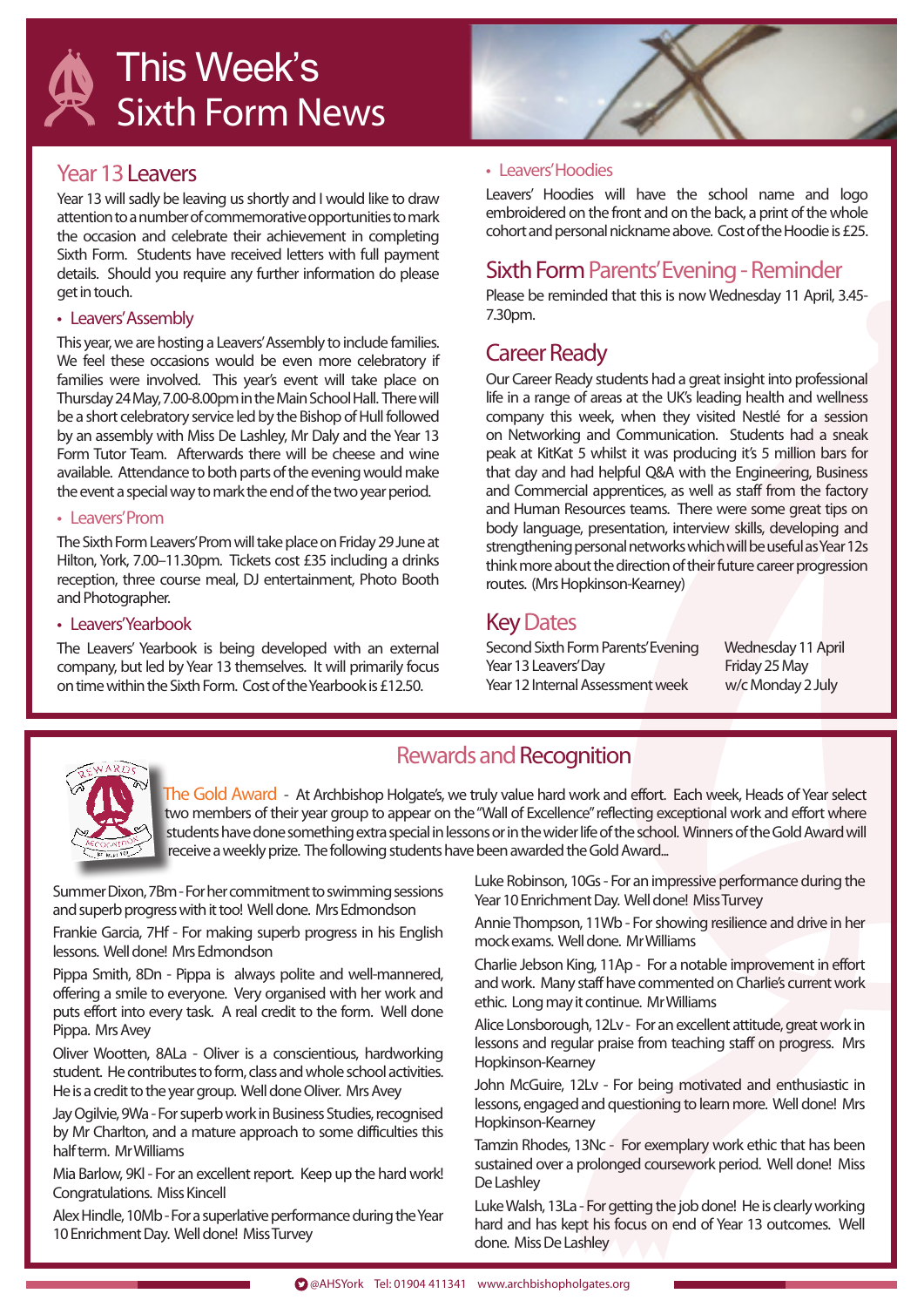

### Commonwealth Day, Service at Westminster Abbey

Last week, Mrs Lambert received a rather extraordinary and very exciting invitation…

Students from AHS have been selected to attend The Commonwealth Service held at Westminster Abbey. Held on Commonwealth Day, Monday 12 March, the Commonwealth Service is the largest annual multi-faith celebration in the UK. The aim of the Service is to celebrate the unity, diversity and linkages of the modern Commonwealth and foster greater understanding of the Commonwealth's achievements and role, particularly among young people.

 The service typically takes place in the presence of Her Majesty The Queen, Head of the Commonwealth, and the British Prime Minister (or a representative), as well as other important dignitaries and 700 other UK school children.



During the service students will hear a mix of testimonies, readings and musical performances by talented artists from across the Commonwealth and will reflect the 2018 Commonwealth theme of 'Towards a Common Future', focusing on building on the strengths of the Commonwealth to ensure we are ever responsive to global challenges that present themselves and continue to deliver a more prosperous and fair future for all its citizens, particularly its young people!

Nine students will have the opportunity to attend the service, accompanied by Mr Nihill, Lay Chaplain. Mr Nihill and Heads of Year will select the students who they think would enjoy and benefit from this event, although whittling it down to just nine will of course be very hard!

We look forward to the feedback from students after their visit to Westminster Abbey!



PLEASE SHARE: If you would like to share students' achievements in the community with us, then please email jsissons@ archbishopholgates.org. It's always nice to celebrate what students are accomplishing outside of school

### Sports Corner



#### Year 10 GCSE PE Sports Leadership Enrichment Day

GCSE PE students from Year 10 had the opportunity to develop their leadership and coaching skills last week, when they took part in Enrichment Day. External coaches from local and national organisations were in school to help our future sportsmen and women to hone their communication, teamwork and problem solving skills. Dance, volleyball, rugby and football were on offer and feedback from students has been extremely positive. The coaches were all extremely impressed with the way students performed on the day and we will certainly be recruiting them to assist with upcoming sports festivals held in school. A big thank you to all those who made the day go so smoothly, including Mr Davies, who was able to organise such fantastic coaches and instructors.





Decelerate: Reduce or cause to reduce in speed. De- is a prefix from the late 19th century, which means 'removal'.

#### OF THE WEEK Tweet

@AHSPhysEd: Snow didn't stop play for the Year 9's today! An indoor hockey tournament for 9D. Great effort all round!

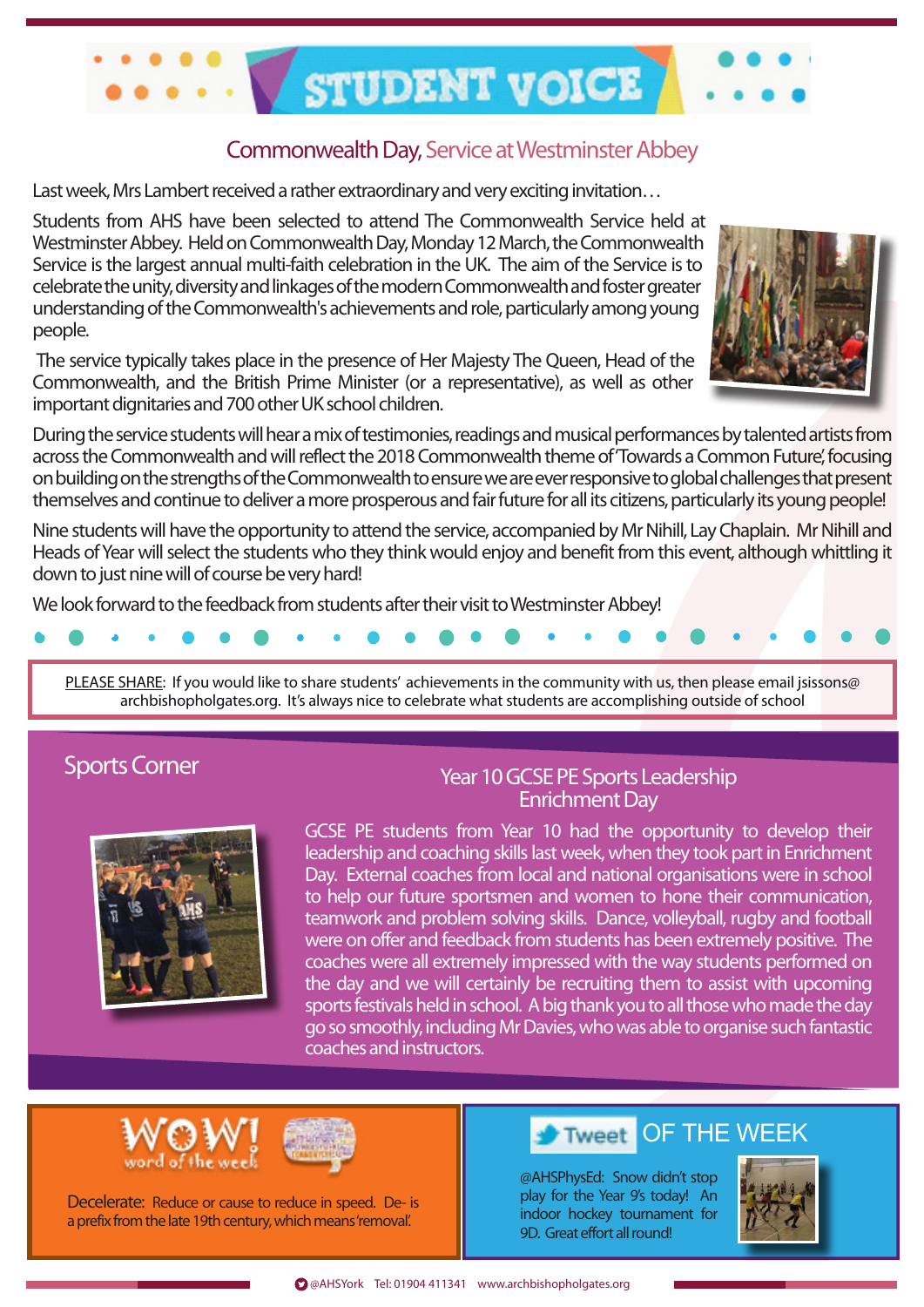### Literacy News Accelerated Reader

This week's results for Accelerated Reader are very impressive – students have now completed 1300 quizzes! As part of World Book Day, all Year 7 forms will take part in a 'March Madness' competition. The form to complete the most quizzes successfully in March will win a very special prize!

| Form<br>Group   | Quizzes<br>taken | <b>Top Quizzer</b>                                                 | <b>Points</b><br>per Form |
|-----------------|------------------|--------------------------------------------------------------------|---------------------------|
| 7BI             | 143              | <b>Zach Hindle</b><br>(most quizzes passed)                        | 766                       |
| 7Bm             | 181              | <b>Lucie Durot</b>                                                 | 887                       |
| 7By             | 76               | Aidan Niven                                                        | 361                       |
| 7Cy             | 159              | <b>Bea Small</b><br>(average of 96.7% across all quizzes)          | 753                       |
| 7Gr             | 131              | Alice Woolway<br>(most quizzes passed)                             | 592                       |
| 7Hf             | 179              | <b>Isabella Stockdale</b><br>(average of 98.4% across all quizzes) | 1034                      |
| 7H <sub>v</sub> | 101              | <b>Elizabeth Middleton</b><br>(average of 96% across all quizzes)  | 425                       |
| 7Kx             | 95               | Heidi Fothergill<br>(average of 90% across all quizzes)            | 597                       |
| 7NTh            | 80               | <b>Thomas Reed</b><br>(average of 96.7% across all quizzes)        | 426                       |
| 7Wm             | 155              | <b>Isabel Collinson</b><br>(most improved quizzer)                 | 782                       |

Several parents have been in contact to ask how they can support their child's reading on Accelerated Reader. All students have a logon; their site contains information on what they have read, how much they have read and how they have performed on the Accelerated Reader quizzes. If your child is consistently scoring less than 85%, this is a sign that they may not be reading an appropriate book. If you would like more advice on the reading age of books, please contact Mrs McMurdo via kmcmurdo@archbishopholgates.org.

#### Blog Post of the Week

By Arthur Sharpe, 8Dn - Extract from a novella

#### Chapter one

† A dragon is more commonly referred to by humans as a dragonfly, and damselflies are referred to as damsels. Now, for some reason, you are wondering what an actual damsel is in the English-resembling pixie language, K'hagial. Well, it is one of the stranger ones, with damsels being referred to as yhuns (you-n-ss). Along with that, some other strange K'hagial words are crisps (or chips in 'merica) being called sfyillg (ss-fee-ll-k) and potatoes being called shiiuji(sh-ee-oo-hi).

†† A tree commonly found in the Amazon rainforest.

Some people live life like it is a puzzle waiting to be solved. Too complicated. Some live their life without thinking. Irrational. Some people shorten their life to 5 words. Run, catch, eat, sleep repeat. Too long. I live my life by one word. Survive.

Crunch. I bite down on one of the thousand ants I seized from my trap. Honestly. Easy food. Put a guiding trap on the entrance of their nest, set up a temporary shelter, and bam, you've got food for a week. After a week they realise and move on, founding another nest. This results in the ants unintentionally supplying a nearly endless amount of almost troublefree food. I mainly eat ants. They're small and don't fight much, even the queens, and they are extremely liable to traps. Unfortunately, they're hard to find and you have to pick your moments to lay your trap. One ant: easy pickings. 5 ants: slightly tougher, maybe more defensive in fighting style. Ambushed by a swarm of bullet ants inside their own nest: bad, now you're in a giant mess.

Extraordinarily, I've only been in that situation once and was saved by a bird that I could not identify. It swooped down as if it would swallow the black specks in one gulp, completely distracting the flood of insects. By some means, I managed to escape. Want to know what would have happened to me had the bird not arrived? Even though I thought birds ate bullet ants, a few hours later I revisited the site and came away with a few grams of bird meat. I didn't need to fire a single arrow. Still, I sit, eating an Ectatomma tuberculatum, (or honeydew ant as I like to call them, due to the workers collecting honeydew and storing it in their mouths, making for a sweet treat) when suddenly, I hear a noise.

The noise, a buzzing sound, is frantically alternating between being loud or soft. A telltale sign. A dragon†. Just as the creature tears past me, I duck, but still have enough time to identify it. Yep. Suspicions confirmed. A Megaloprepus caerulatus, or helicopter dragon. Well, technically a damsel, although in the forest there is no difference in diet or ferociousness. And it still has a wingspan I could lie across almost three times. And pixies are one of their backup foods, when hungry. And this one is hungry. Very hungry.

Zip. Due to its momentum, the dragon has to take its time turning around. Time. A small amount of time. I seize my bow and 3 arrows, and hurriedly fire them at the dragon, all at once. I miss, and now I am standing on a thin cashapona†† branch, with a dragon hurtling at me. There's only one option. Without hesitation, I jump, at a slight angle, as to land on the dragon's back. In mid-flight, I realise my idiocy. Well, no turning back now. Another terrible idea. I successfully land on the dragon's thin, jet black body, and I, as the creature's abdomen cannot support the weight of a pixie, immediately slide off it. I'm now plunging from the canopy towards the forest floor, with a dragon right behind me.

As I'm falling, I wonder what heaven will look like. Maybe heaven will be a pixie civilization like the one I was ripped out of when I couldn't even remember, but also one I have no intention of returning to. Who knows. I start to wonder but immediately stop. Open your eyes, Naomi. Naomi. Where did I get that name from? It has nothing to do with my real name, SN106, or my code name, Outlaw 2. For some reason, I try to remember how I remember my real name. I was only a baby after all. Argh. Stop. Come on Naomi. Analyse the situation. Stop dreaming. I think and think hard. I have a plan. But, it vanishes as now I have to focus on getting this damn dragon away. It's almost within striking distance. In desperation, I lash out with my feet, and by pure luck, I manage to hit the beast in the eye. Its big stinking left blue eye. Luckily, It works, and the creature becomes preoccupied with fighting off a hornet which I pushed it into. Yeesh. Today is a bad day. Normally I only deal with dragons or hornets once every couple of months, not two in one day. Come on. I need another plan. I'm now way past the understory, so my earlier plan won't work. Fortuitously, I seem to be falling towards a fungi patch. Not perfect, due to the thousands of aggressive bugs inside it, but better than the most likely outcome, falling into a bug's nest or mud floor. Here we go.

Thud. I hit the floor hard, although the fungi slightly cushioned my fall. Slowly, a searing pain emerges in my chest as though I was stabbed. Analysis. Several broken ribs. Probably nothing else. Lucky, I would say. Loudly, I curse myself for making such basic hunting errors(no-one can hear you in the forest), but I climb back onto my feet to be greeted by the curved, jagged horn of a rhinoceros beetle.

### AHS EnglishWriting Blog

Students are warmly invited and encouraged to visit the new AHS English writing blog at www. ahswriting.wordpress.com.



Here, students can explore examples of their teachers' writing, as well as having the opportunity

to submit their own writing to be read by peers and teachers. Students are encouraged to submit examples of their own personal, creative writing, or pieces they have done in class and are proud of. Through the blog, students can then read and comment on each other's work, or directly Tweet their writing to the AHS English Twitter feed.

All students need to do is click on the 'Submit Writing' button on the main menu, type it up or copy and paste it from a document, and wait for it to be approved by their teacher. After that, their writing will appear on the website for all to read!